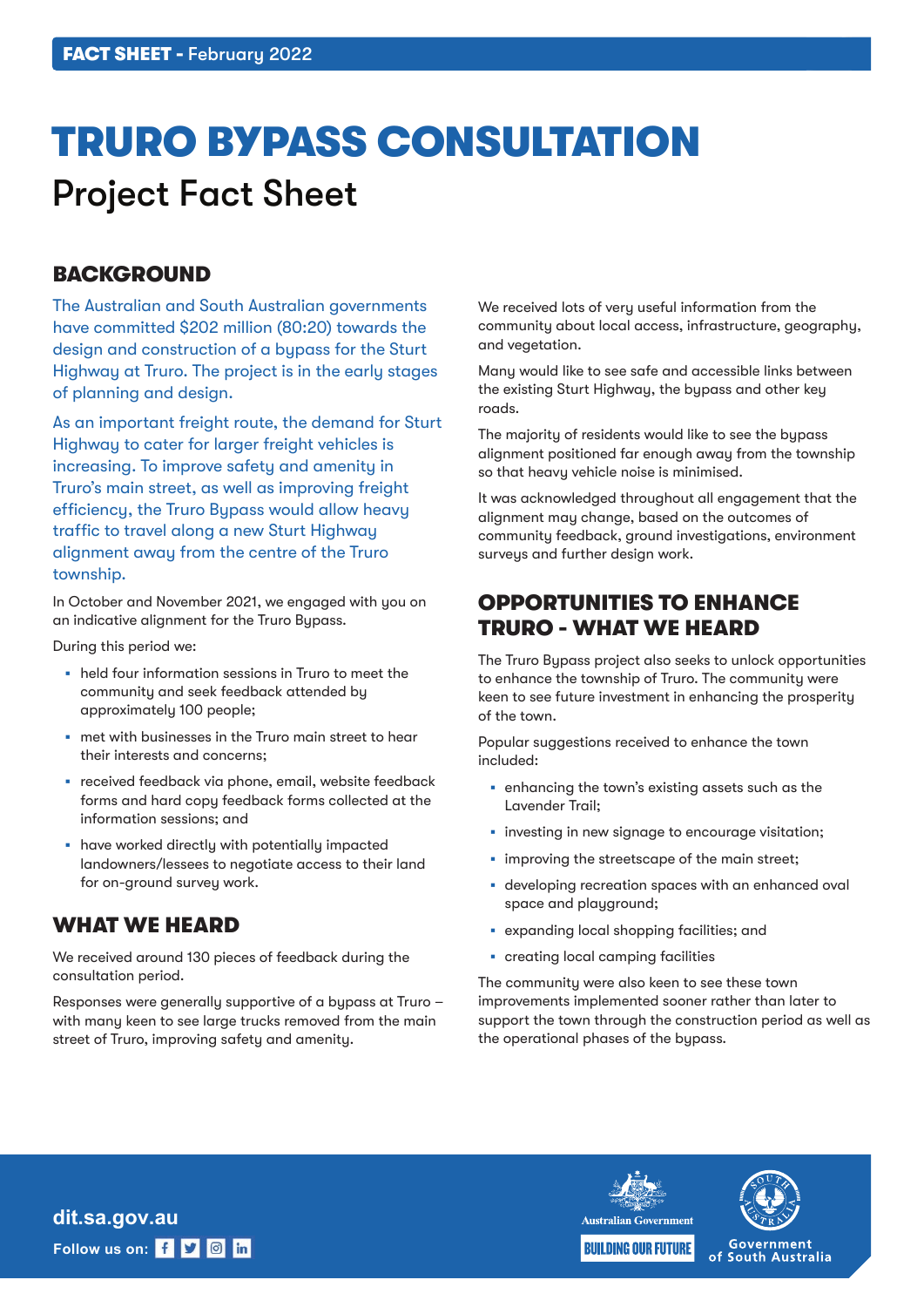

**Follow us on: f y in dit.sa.gov.au**

- 
- 
- 



## Sturt Highway: Truro Bypass - Refined alignment